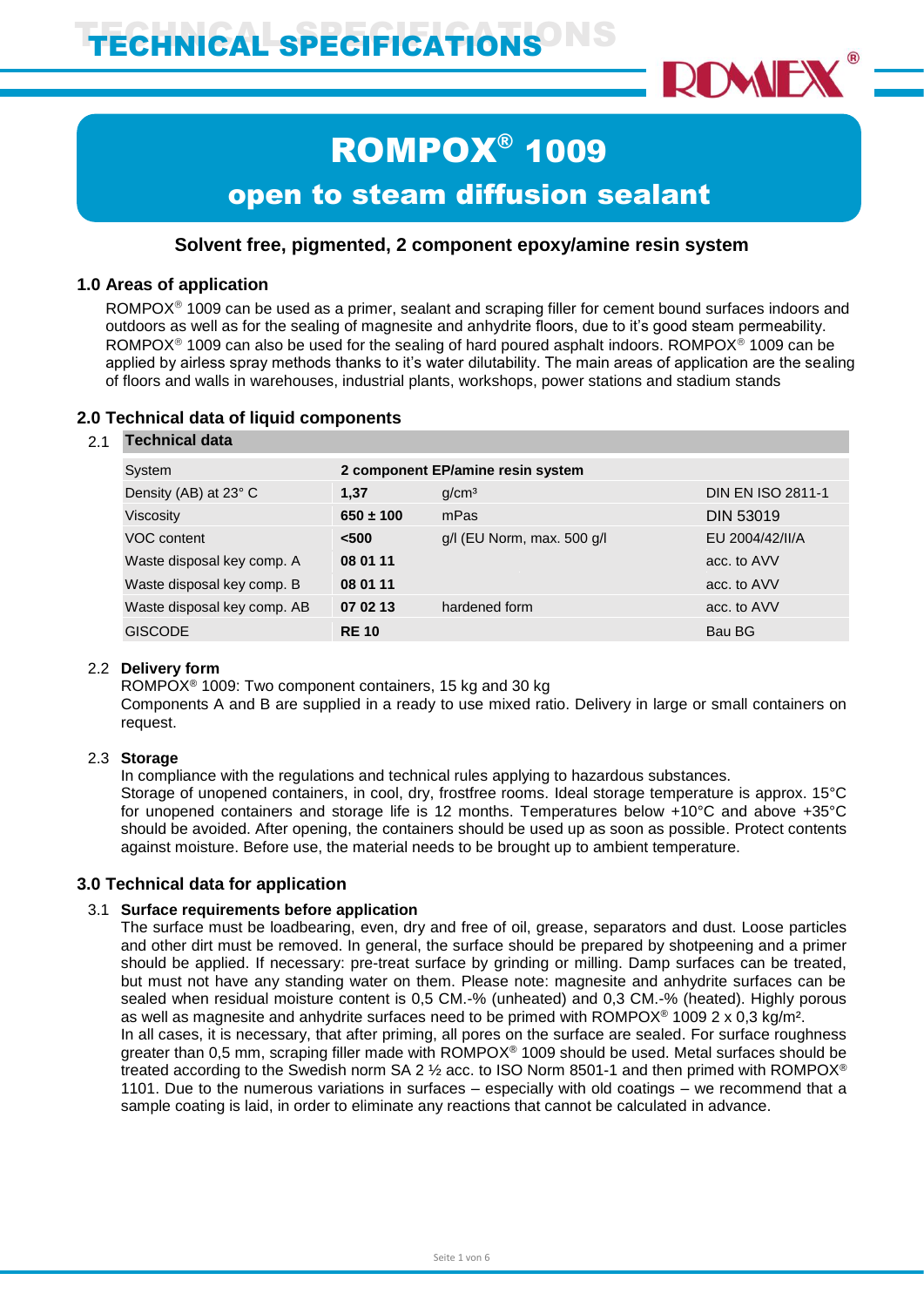

#### 3.2 **Technical data for application**

| Mixing ratio A:B           |                |           | See packaging<br>label |                               |
|----------------------------|----------------|-----------|------------------------|-------------------------------|
| Application time at        | $10^{\circ}$ C | 60        | minutes                | ROMEX <sup>®</sup> - Norm 04  |
|                            | $20^\circ$ C   | 40        | minutes                | ROMEX <sup>®</sup> - Norm 04  |
|                            | $30^\circ$ C   | 30        | minutes                | ROMEX <sup>®</sup> - Norm 04  |
| Pot time                   | $23^\circ$ C   | 60        | minutes                | $ROMEX^{\circledR}$ - Norm 04 |
| Min. hardening temperature |                | $+10$     | °C                     | Floor and air temperature     |
| Application temperature    |                | $15 - 25$ | °C                     | Floor and air temperature     |
| Dewpoint distance          |                | $\geq$ 3  | °C                     | Floor and air temperature     |
| Air humidity               |                | $\leq$ 75 | %                      | Relative air humidity         |

**Please note**: *The times mentioned in item 3.2 are approximations and will vary with differing ambient conditions*

#### 3.3 **Application instructions**

Component B (hardener) is poured completely into component A (resin) and stirred well using a slow rotating mixer (approx. 300 rpm diameter of whisk approx. 1/3 of the diameter of the container). In case of using part measurements (mix A component first, homogenously), these need to be weighed exactly using an electronic scale according to the stated mixing ratio. Mix only the quantity that can be used within the pot time. Do not use straight from the delivery container! Avoid mixing air into mixture. After mixing, pour into a clean container and stir again. ROMPOX® 1009 can be applied by flooding and a one lip rubber squeegee, then rolling with a fur roller. .

*Please note: Insufficient ventilation can cause differences in degree of shine. The coated rooms should be well ventilated in order to ensure optimum diffusion of water particles from the fresh coating! Windows and doors should also be opened in order to prevent longer periods of stale air! Doors with a small gap between floor and door need to be taken down or the gap made bigger. Please take note of the stated maximum values for relative air humidity, otherwise hardening faults or colour deviation may occur! In case of surface and material temperatures below +15°C, or when going below the dewpoint distance, levelling and surface faults can occur as well as adhesion problems within the coating system!*

#### 3.4 **Application example**

as **Sealant** for light to medium loads on concrete, screed and freshly laid concrete (green concrete, 3 days old)

| <b>Work process</b>                  | <b>Product</b>                                               | <b>Consumption</b>                                          | <b>Application</b>                                |
|--------------------------------------|--------------------------------------------------------------|-------------------------------------------------------------|---------------------------------------------------|
| Surface preparation                  | $\overline{\phantom{0}}$                                     | $\overline{\phantom{a}}$                                    | see point 3.1                                     |
| <b>Primer</b><br>single              | ROMPOX <sup>®</sup> 1009<br>Sealant<br>$+$ $\leq 10\%$ water | min. 0,25 kg/m <sup>2</sup>                                 | Flooding with rubber<br>squeegee and then rollers |
| <b>Topcoat painting</b><br>1-2 times | ROMPOX <sup>®</sup> 1009<br>Sealant                          | 0.30<br>approx.<br>kg/m <sup>2</sup><br>work process<br>per | Fur roller crosswise                              |
|                                      | light mechanical loads<br>medium mechanical loads            | min. $1x 0.30 kg/m2$<br>min. 2x 0,30 kg/m <sup>2</sup>      |                                                   |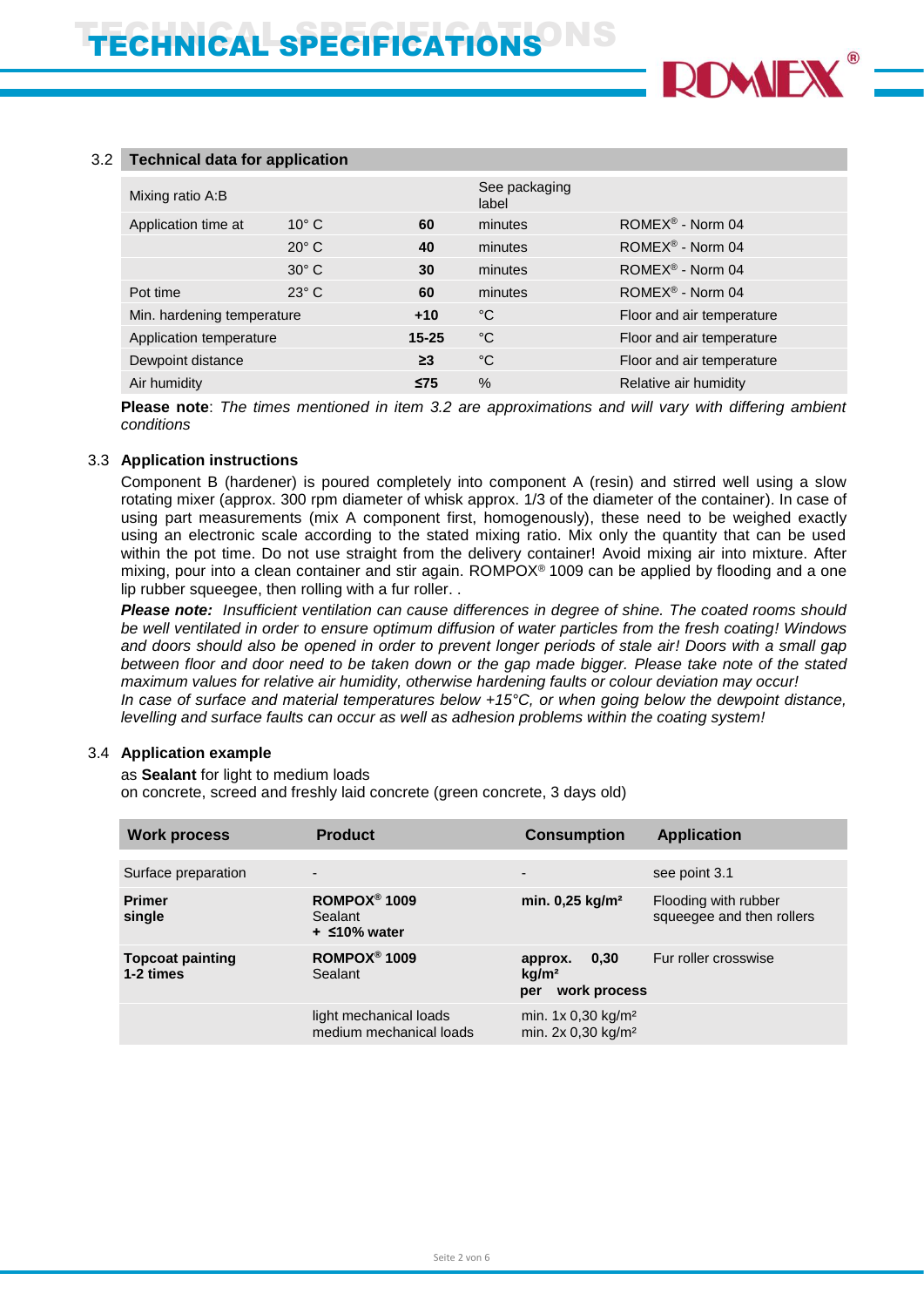

#### 3.5 **Application example**

As **Sealant** for light to medium loads on anhydrite and magnesite screeds

| <b>Work process</b>                  | <b>Product</b>                                               | <b>Consumption</b>                                          |                                                                                         |
|--------------------------------------|--------------------------------------------------------------|-------------------------------------------------------------|-----------------------------------------------------------------------------------------|
| Surface preparation                  | $\overline{\phantom{0}}$                                     | $\overline{\phantom{0}}$                                    | see point 3.1                                                                           |
| <b>Primer</b><br>double              | ROMPOX <sup>®</sup> 1009<br>Sealant<br>$+$ $\leq 10\%$ water |                                                             | $min.2 \times 0,30$ kg/m <sup>2</sup> Flooding with rubber<br>squeegee and then rollers |
| <b>Topcoat painting</b><br>1-2 times | ROMPOX <sup>®</sup> 1009<br>Sealant                          | 0.30<br>approx.<br>ka/m <sup>2</sup><br>work process<br>per | Fur roller crosswise                                                                    |
|                                      | light mechanical loads<br>medium mechanical loads            | min. $1x 0,30 kg/m2$<br>min. 2x 0,30 kg/m <sup>2</sup>      |                                                                                         |

## 3.6 **Application example**

#### as **sealant** with **scraping filler**

light to medium loadsd and evening out of smaller areas of uneveness on concrete, screed and fresh concrete ("green concrete", 3 days old)

| <b>Work process</b>               | <b>Product</b>                                                                                   | <b>Consumption</b>                                             | <b>Application</b>                                    |
|-----------------------------------|--------------------------------------------------------------------------------------------------|----------------------------------------------------------------|-------------------------------------------------------|
| Surface preparation               | $\overline{\phantom{a}}$                                                                         | $\overline{\phantom{0}}$                                       | see point 3.1                                         |
| <b>Primer</b><br>single           | ROMPOX <sup>®</sup> 1009<br>Sealant<br>$+$ $\leq 10\%$ water                                     | min. $0.25$ kg/m <sup>2</sup>                                  | Flooding with rubber<br>squeeqee and then rollers     |
| <b>Scraping filler</b>            | per 1mm layer thickness<br>1,0 wp ROMPOX® 1009<br>0.5 wp firedried<br>quartz sand $Ø$ 0,1-0,3 mm | min.<br>$1,00 \text{ kg/m}^2$<br>$0.50 \text{ kg/m}^2$<br>min. | With squeegee or smoothing<br>trowel, then level off. |
| <b>Topcoat painting</b><br>single | ROMPOX <sup>®</sup> 1009<br>Sealant                                                              | approx. 0,30<br>kg/m <sup>2</sup>                              | Fur roller crosswise                                  |

## 3.7 **Application example**

as **sealant** with **scraping filler**

light to medium loads and evening out of smaller areas of uneveness on anhydrite and magnesite screeds

| <b>Work process</b>               | <b>Product</b><br><b>Consumption</b>                                                                                   |                                                       | <b>Application</b>                                    |
|-----------------------------------|------------------------------------------------------------------------------------------------------------------------|-------------------------------------------------------|-------------------------------------------------------|
|                                   |                                                                                                                        |                                                       |                                                       |
| Surface preparation               | $\overline{\phantom{0}}$                                                                                               | $\overline{\phantom{0}}$                              | see point 3.1                                         |
| <b>Primer</b><br>single           | ROMPOX <sup>®</sup> 1009<br>Sealant<br>$+$ $\leq$ 10% water                                                            | min. 2 x 0.30<br>kg/m <sup>2</sup>                    | Flooding with rubber<br>squeegee and then rollers     |
| <b>Scraping filler</b>            | per 1mm layer thickness<br>1,0 wp ROMPOX <sup>®</sup> 1009<br>0,5 wp firedried<br>quartz sand $\varnothing$ 0,1-0,3 mm | min.<br>1,00 $kg/m2$<br>$0.50 \text{ kg/m}^2$<br>min. | With squeegee or smoothing<br>trowel, then level off. |
| <b>Topcoat painting</b><br>single | ROMPOX <sup>®</sup> 1009<br>Sealant                                                                                    | approx. $0,30$<br>kg/m <sup>2</sup>                   | Fur roller crosswise                                  |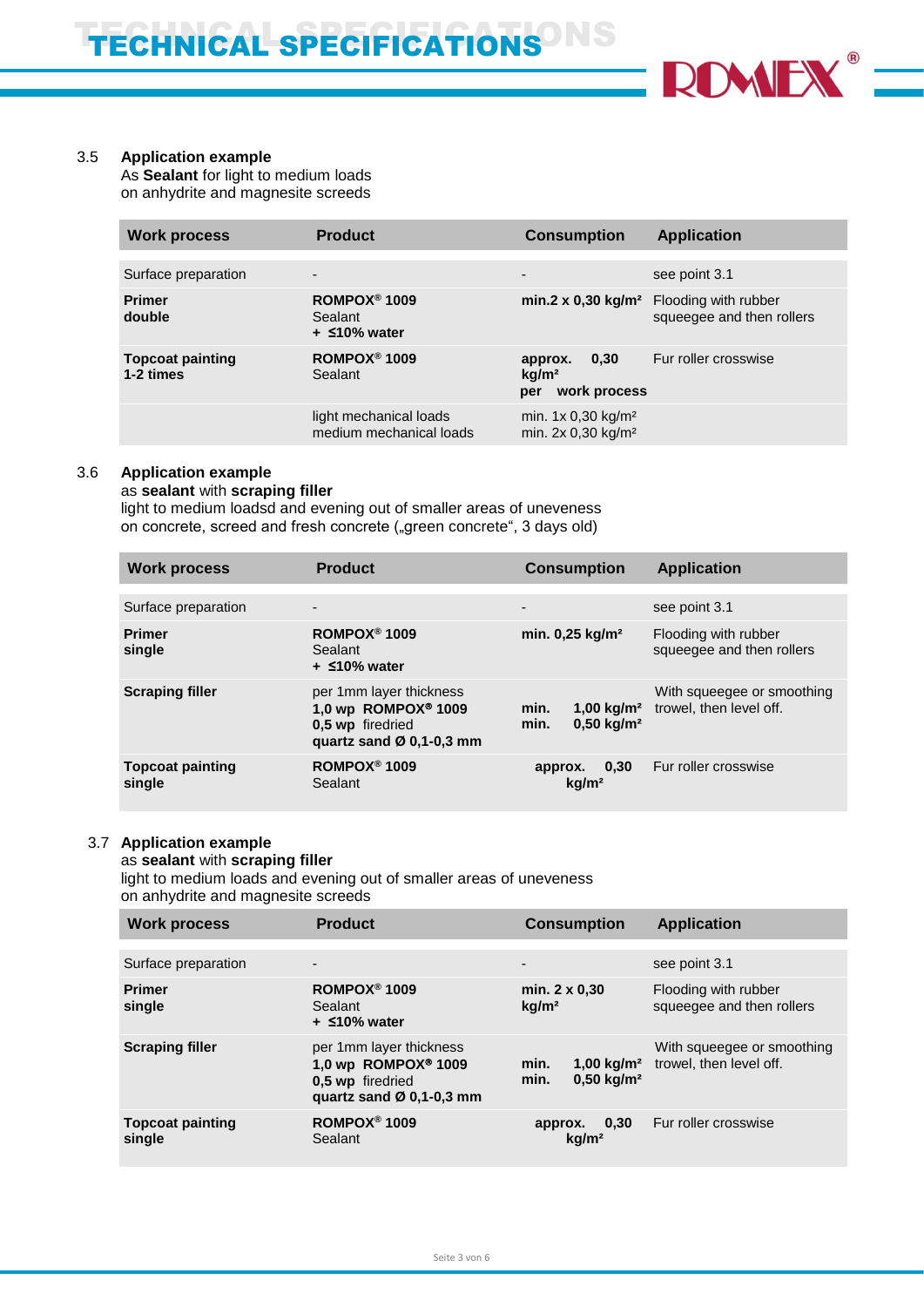

#### 3.8 **Application example**

as **sprinkled sealant** with increased nonslip requirements for light to medium loads on concrete, screed and fresh concrete ("green concrete", 3 days old)

| <b>Work process</b>                                                                                                     | <b>Product</b>                                              | <b>Consumption</b>                                       |                                                                               |
|-------------------------------------------------------------------------------------------------------------------------|-------------------------------------------------------------|----------------------------------------------------------|-------------------------------------------------------------------------------|
| Surface preparation                                                                                                     | $\overline{\phantom{a}}$                                    |                                                          | see point 3.1                                                                 |
| <b>Primer</b><br>single                                                                                                 | ROMPOX <sup>®</sup> 1009                                    | min. $0,25$ kg/m <sup>2</sup>                            | Flooding with rubber<br>squeegee and then rollers                             |
| <b>Sprinkled layer</b><br>single                                                                                        | ROMPOX <sup>®</sup> 1009                                    | min.                                                     | 0,30 kg/m <sup>2</sup> Flooding with rubber<br>squeegee and then rollers      |
| <b>Subsequent sprinkling</b>                                                                                            | i.e. quartz sand 0,3-0,8 mm<br>approx. R10-R11 <sup>*</sup> | 1,00<br>approx.<br>kq/m <sup>2</sup>                     | Sprinkle                                                                      |
| <b>Topcoat painting</b><br>1-2 times<br>(depending on chosen<br>grainsize, a second<br>application may be<br>necessary) | ROMPOX <sup>®</sup> 1009<br>Sealant<br>$+$ $\leq$ 10% water | 0,30<br>approx.<br>kg/m <sup>2</sup> per work<br>process | Use moss rubber slider to<br>level off sharply, then use<br>platens crosswise |

Depending on type of nonslip required and visual appearance, glass pearl, corund etc. can be used for sprinkling

#### 3.9 **Application example**

as **sprinkled sealant** with increased nonslip requirements for light to medium loads on anhydrite and magnesite screeds

| <b>Work process</b>                                                                                                     | <b>Product</b>                                              | <b>Consumption</b>                                       | <b>Application</b>                                                            |
|-------------------------------------------------------------------------------------------------------------------------|-------------------------------------------------------------|----------------------------------------------------------|-------------------------------------------------------------------------------|
| Surface preparation                                                                                                     | $\overline{\phantom{a}}$                                    | $\overline{\phantom{a}}$                                 | see point 3.1                                                                 |
| <b>Primer</b><br>single                                                                                                 | ROMPOX <sup>®</sup> 1009                                    | min. 0,30 kg/m <sup>2</sup>                              | Flooding with rubber<br>squeeqee and then rollers                             |
| <b>Sprinkled layer</b><br>single                                                                                        | ROMPOX <sup>®</sup> 1009                                    | min.                                                     | 0,30 kg/m <sup>2</sup> Flooding with rubber<br>squeegee and then rollers      |
| Subsequent sprinkling                                                                                                   | i.e. quartz sand 0,3-0,8 mm<br>approx. R10-R11              | 1,00<br>approx.<br>kq/m <sup>2</sup>                     | Sprinkle                                                                      |
| <b>Topcoat painting</b><br>1-2 times<br>(depending on chosen<br>grainsize, a second<br>application may be<br>necessary) | ROMPOX <sup>®</sup> 1009<br>Sealant<br>$+$ $\leq$ 10% water | 0,30<br>approx.<br>kg/m <sup>2</sup> per work<br>process | Use moss rubber slider to<br>level off sharply, then use<br>platens crosswise |

Depending on type of nonslip required and visual appearance, glass pearl, corund etc. can be used for sprinkling

#### 3.10 **Application example**

as **Sealant** for light to medium loads on concrete, screed and freshly laid concrete (green concrete, 3 days old) using the **airless spray method**

| <b>Work process</b> | <b>Product</b>                                              | <b>Consumption</b>            | <b>Application</b> |
|---------------------|-------------------------------------------------------------|-------------------------------|--------------------|
| Surface preparation | $\overline{\phantom{0}}$                                    | $\overline{\phantom{0}}$      | see point 3.1      |
| <b>Primer</b>       | ROMPOX <sup>®</sup> 1009<br>Sealant<br>$+$ $\leq$ 10% water | min. $0,25$ kg/m <sup>2</sup> | Spray crosswise    |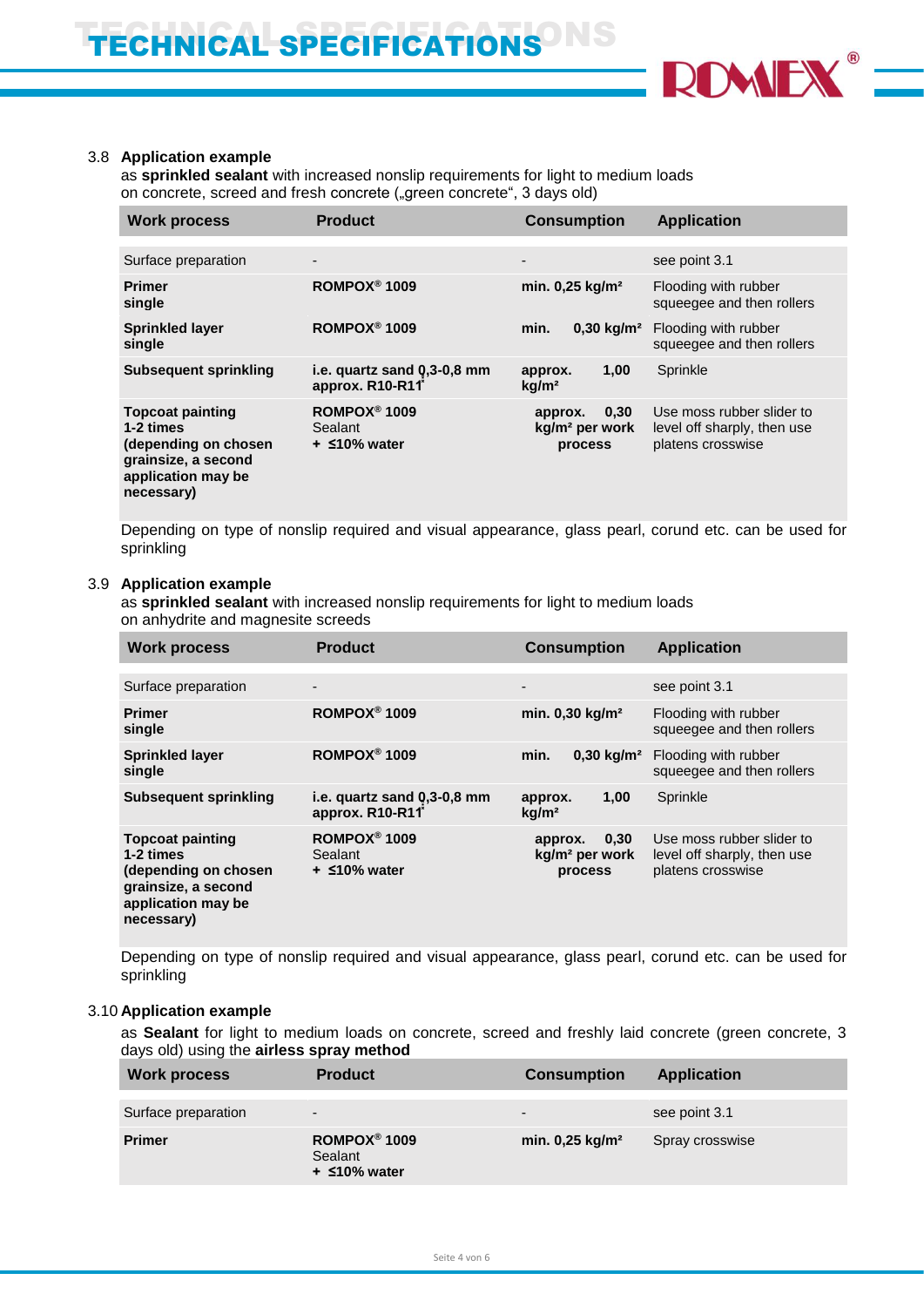TECHNICAL SPECIFICATIONS<sup>ONS</sup>



| <b>Topcoat painting</b><br>1-2 times | ROMPOX <sup>®</sup> 1009<br>Sealant<br>$+$ $\leq$ 5% water | $0,20 \text{ kg/m}^2$ Spray crosswise<br>min.<br>work process<br>per |
|--------------------------------------|------------------------------------------------------------|----------------------------------------------------------------------|
|                                      | light mechanical loads<br>medium mechanical loads          | min. $1x 0,20 kg/m2$<br>min. $2x 0.32$ kg/m <sup>2</sup>             |

**\* Note**: *Depending on ambient temperature and porosity, consumption may vary. At temperatures below 15 °C, there will be higher material consumption.*

#### 3.11 **Cleaning**

Each time work is interrupted, clean all tools and equipment with a general solvent (i.e. ethanol, white spirits.

## **4.0 Technical data of hardened product**

| <b>Technical data of hardened product</b> |       |              |                    |                              |
|-------------------------------------------|-------|--------------|--------------------|------------------------------|
| Re-application at                         | 23 °C | $12 - 48$    | $min. / max.$ hrs. | ROMEX <sup>®</sup> - NORM 07 |
| Can be walked on at 23 °C                 |       | 24           | hrs.               | ROMEX® - NORM 07             |
| Fully hardened at 23 °C                   |       | >7           | days               | ROMEX <sup>®</sup> - NORM 07 |
| Compressive strength:                     |       | $\mathbf{m}$ | N/mm <sup>2</sup>  | <b>DIN EN 1015-11</b>        |
| Water steam diffusion coefficient:        |       | 23.500       | HH2O               | DIN EN ISO 7783-2: 1999      |
| Shore-D-Hardness 23 °C                    |       | --           | Shore-D            | <b>DIN 53505</b>             |
| Abrasion (Taber Abrasion)<br>1000g/CS10   |       | ~10          | mg                 | <b>DIN EN ISO 438-2</b>      |

#### 4.2 **Properties of coating**

- open to steam diffusion
- for surfaces touching the ground
- good penetration
- fillable with firedried quartz sands
- fulfills fire classification B1 (flame resistant)
- solvent free
- can be universally used as a primer and scraping filler
- can be applied using airless spray method
- many standard colour and special colours available

*Note: If possible, always use material from the same production batch, especially on visible surfaces, as material from different production batches, may have slightly differing colour nuances. Hardened, liquid plastics are subjected to environmental factors i.e. UV rays and can thus change visually after hardening (i.e. yellowing, loss of gloss, white discolouration). The functioning of the industrial floor is not affected by this and does not constitute a fault. The colours of the products depend on raw materials and production methods and may have slight deviations compared to the RAL colours. It cannot be guaranteed that there will be exact matching of RAL colours.*

## **5.0 Safety instructions**

The products contain reactive materials and are partly hazardous to health in a non-hardened state. The hardener components can cause burns due to high alkali content. It can also cause irritation or skin sensitization. Avoid skin contact. If the product does get onto the skin, wash well with soap and water. If the product gets into the eyes, rinse well with water (keep an eye wash bottle on site) and seek medical treatment immediately. The guidelines in the regulations of handling hazardous materials apply as well as information sheets provided by the professional association of the chemical industry (i.e. BG-Bau, BGR 227 "Handling of epoxy resins"). Exact details on the handling of this product can be found in the safety data sheet for ROMPOX® 1009, comp. A and B.